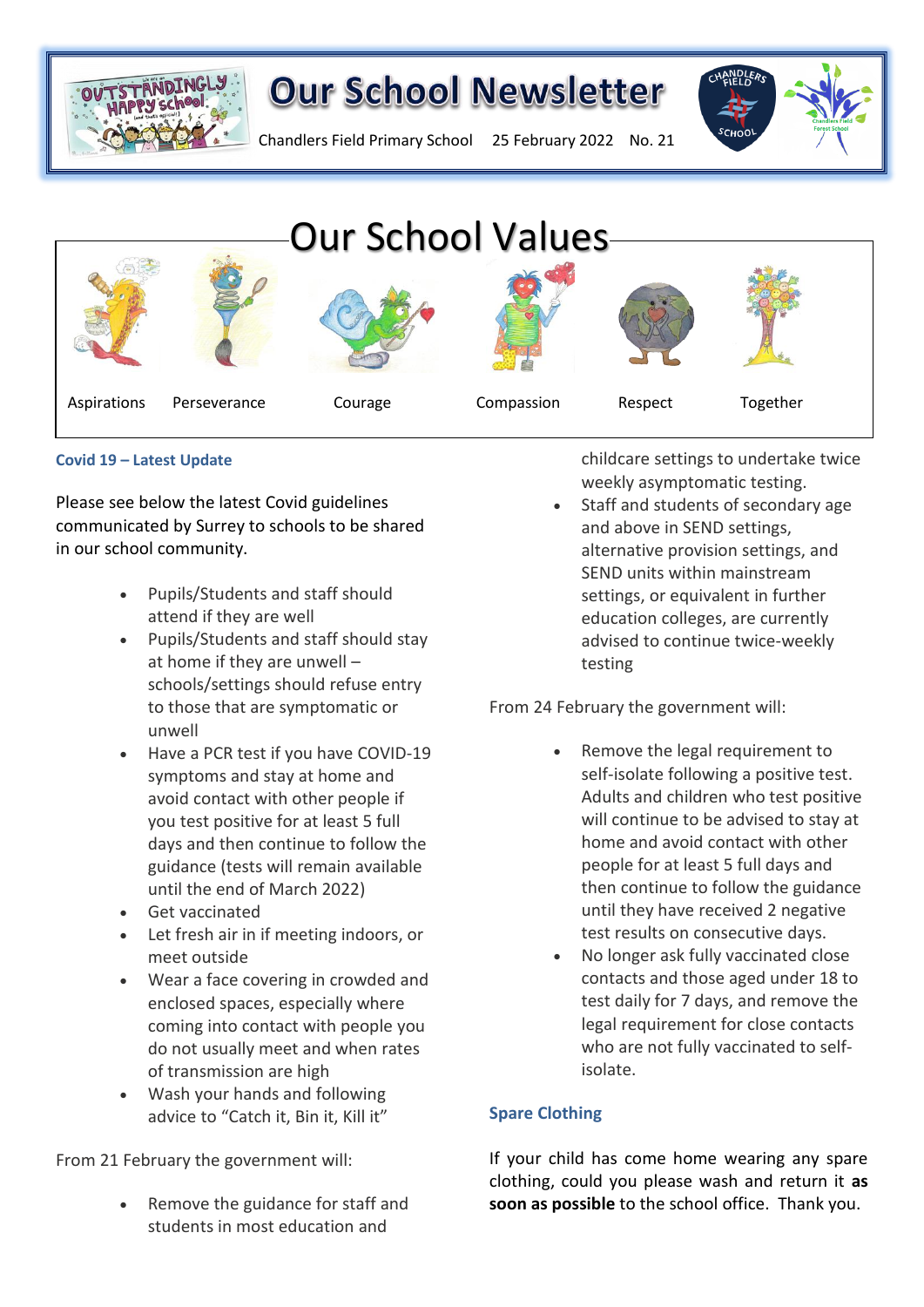

## **Our School Newsletter**

Chandlers Field Primary School 25 February 2022 No. 21



### **Anti-Bullying News**

The slide below taken from the Anti-Bullying Alliance, describes the understanding of empathy, which will help children to look at how they behave towards others both verbally & physically, and how their actions affect others:

## anti-bullving

### **An empathetic person understands** the feelings of others by...

- 1. Watching and listening
- 2. Remembering when they felt the same
- 3. Imagining how they might feel in that situation
- 4. Asking what that person is feeling
- 5. Showing they care through their words and actions

Empathy means to understand the feelings of others.

### **Invite to ASD Parent Support Group 2022**

Support group for parents whose child is awaiting ASD assessment or just had a diagnosis.

We will do planning for our future sessions together and get to know each other

- Date: 26 Jan 2022
- Time: 12:30 to 13:30
- Venue: CAMHS Redhill, Gatton Place, St Matthews Road, Redhill, RH1 1TA
- Parking at Belfry shopping centre just opposite Gatton Place
- Please bring your own travel / takeaway hot drink – we will bring biscuits!
- Any questions? Please contact carmen.nel@sabp.nhs.uk

### Hope you can make it!

Future dates for your diary for 2022

In person meetings at Gatton place:

- Wed 26 Jan 2022 at 12:30
- Wed 2 March 2022 at 12:30
- Wed 27 April 2022 at 12:30
- Wed 15 June 2022 at 12:30
- Wed 21 Sept 2022 at 12:30
- Wed 23 Nov 2022 at 12:30
- Wed 14 Dec 2022 at 12:30

Zoom meetings online:

- Wed 9 Feb 2022 at 10:30
- Wed 18 May 2022 at 10:30
- Wed 13 July 2022 at 10:30
- Wed 19 Oct 2022 at 10:30

Zoom details: Join Zoom Meeting https://us06web.zoom.us/j/5679561967?pwd=Nj JBMlBhbit1aEZUZkdGb1E3bmxhQT09 Meeting ID: 567 956 1967 Passcode: 2ZCwxV

### **Nursery Places**

We will soon be allocating nursery places for September 2022. If your child is 3 years old by 1 September 2022 and you are not already on our nursery waiting list, please contact the school office as soon as possible.

•